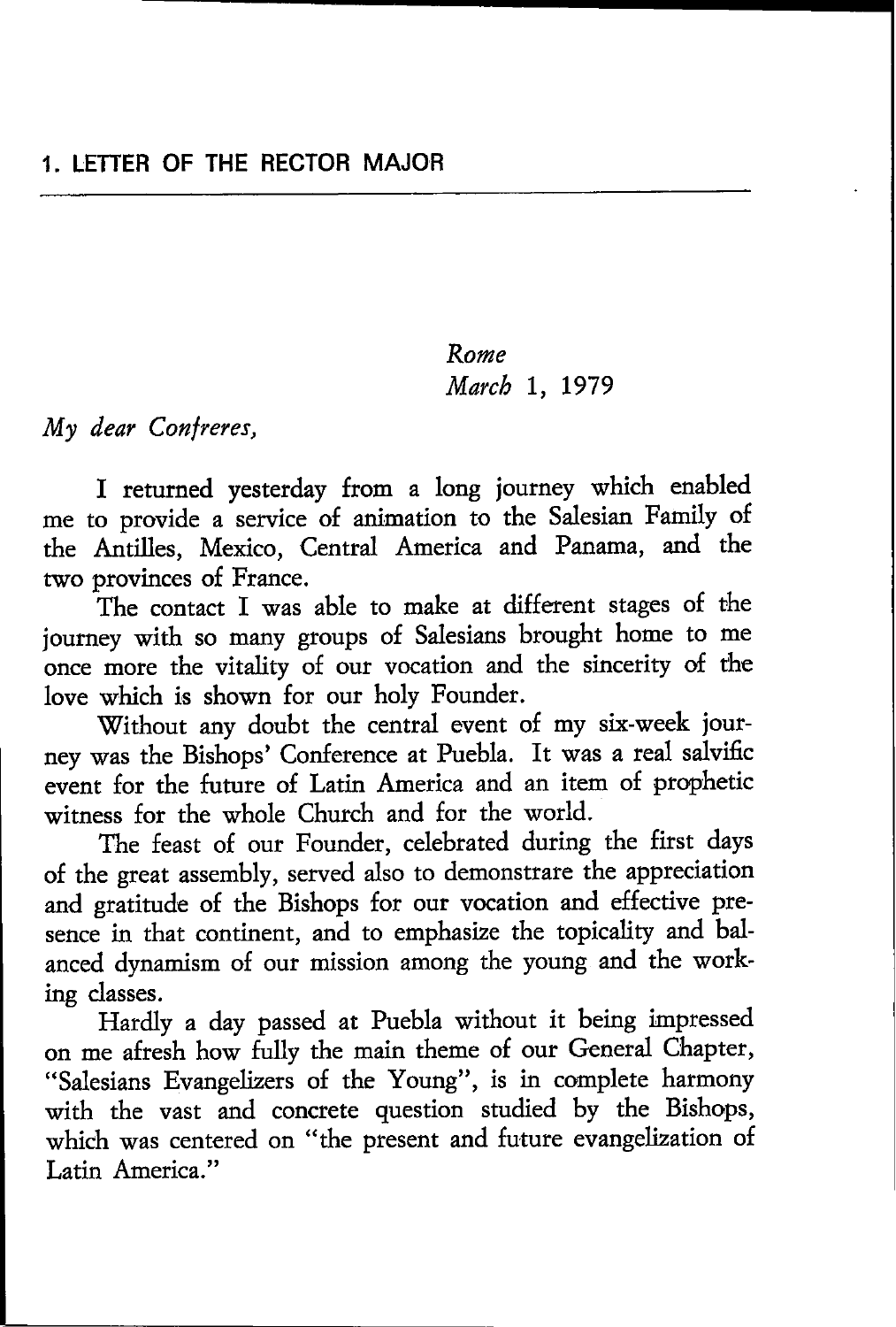I was especially struck by the pastoral journey made by the Holy Father to and in Mexico and by his masterly indications which were extraordinarily well received because of their practical nature and the doctrinal clarity which enabled them to penneate all the work of the assembly.

I would like to set down and pass on to you in a fraternal spirit some of my reflections on this ecclesial event. I think they may prove useful for our meditation because everywhere, even outside Latin America, they can be a source of enlightenment and direction for our salesian commitment.

I will chose just four of them.

## l. Puebla provides a strong proclamation of the original nature of the Church's mission, and in particular of the priestly and rellgious vocation.

This was the first great point that come to my mind. What was the fundamental characteristic, the particular point of view of this meeting? \Vhat particular message did the Pope and the Bishops have to offer? Those who form public opinion as we Distiops have to offer I flose who form public optimon — as we<br>saw very well at the last two Conclaves — start from far different saw very wen at the last two Concraves — start from far different<br>motives and interests. They do not seem to be able to grasp the proper function of Christ in history; certainly they usually seem far from being in harmony with his Spirit.

The many and valid fields of human specialization and the current ideologies do not lead to a perception of either the existence or the nature of an indispensable saving activity in history. This is an exdusive function of Christ and his Church, which demands a special place for pastoral activity. To be "pastors" implies an originaliry and a specific level of inrervention in the human set-up which is quite distinct from economic, political and cultural obligations.

Rightly the Holy Father said at Puebla: "It is a great consolation for the universal Father to note that you come together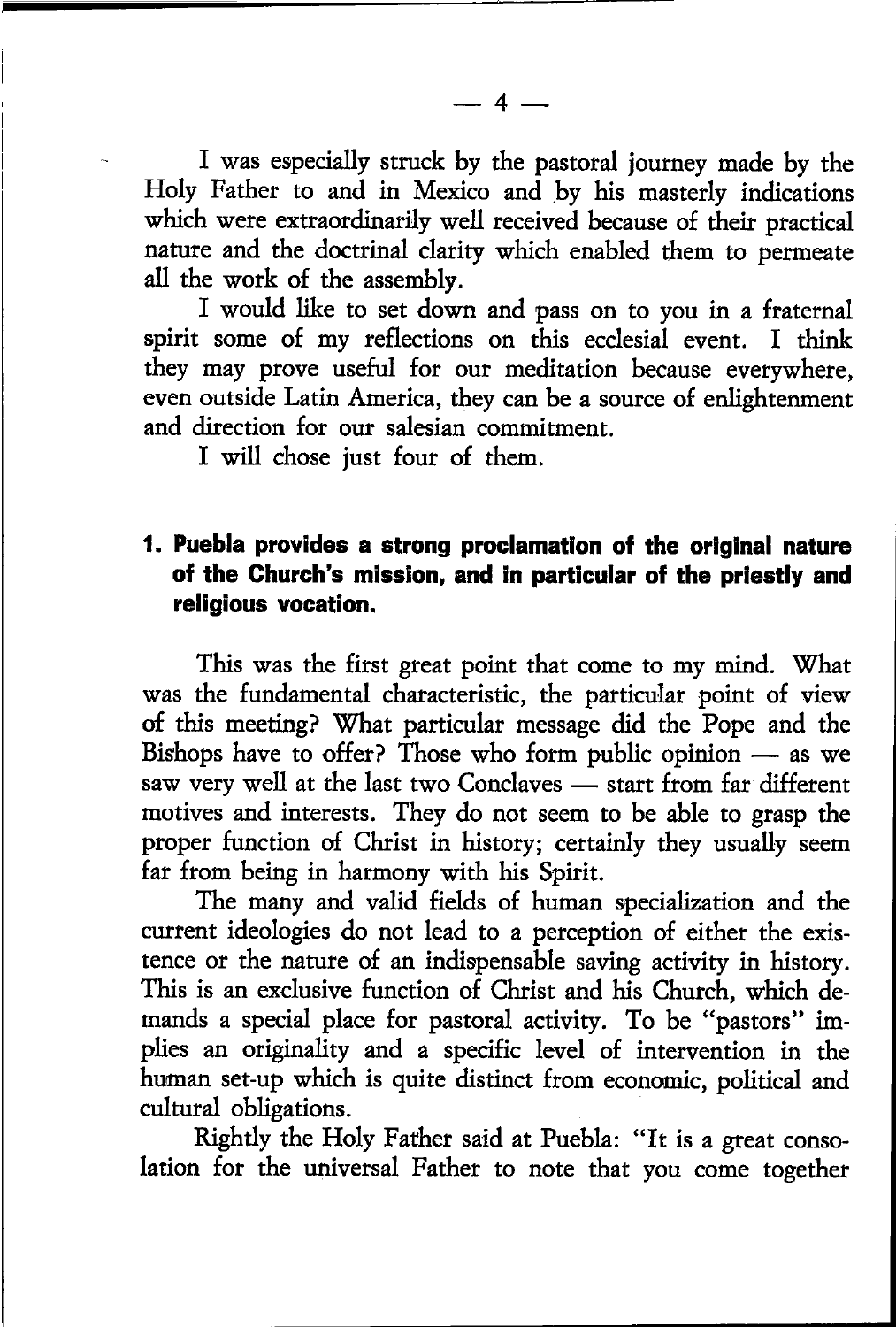here not as a symposium of experts, not as a parliament of politicians, not as a congress of scientists or techonologists, however important such assemblies may be, but as a fraternal encounter of Pastors of the Church."

And earlier, in an address to priests and religious, he had declared: "This lofty and demanding service cannot be realized without a deep conviction about your identity as priests of Christ, depositaries and administrators of God's mysteries, instruments of salvation for men, witnesses to a kingdom which has its beginning in this world but finds its fulfillment in the next. Before these certainties of faith, why do you doubt about your identity? 'Why are you hesitant about the value of your life? Why do you hold back on the road on which you have set out?"

From this, dear confreres, follows the first reflection I offer you, and it is one which is very topical for us today: to be aware of the original nature of our vocation in history and to cultivate its identity is our first obligation if we want to see a rebirth of an efficacious pastoral commitment.

The vocation of Christ, of the Priest, of the Religious, is indispensable for man's liberation and integral promotion; it is a great and urgent calling; a generous and splendid vocation; <sup>a</sup> vocation for the future, one of growth. christ is not a technician, nor is he a scientist or a politician, but he is the most necessary man in all history, because he is man's one and only savior.

To be engaged in pastoral work for the young means to insert oneself into this novel activity of christ and of the church. The young are in urgent need of it.

# 2. Puebla clarifies the dignity of man in the light of the Gospel, and courageously makes its own the present turning point in the field of anthropology.

The Pope and the Bishops have spoken with biblical enthusiasm of the digniry of man and of rhe greatness of his person.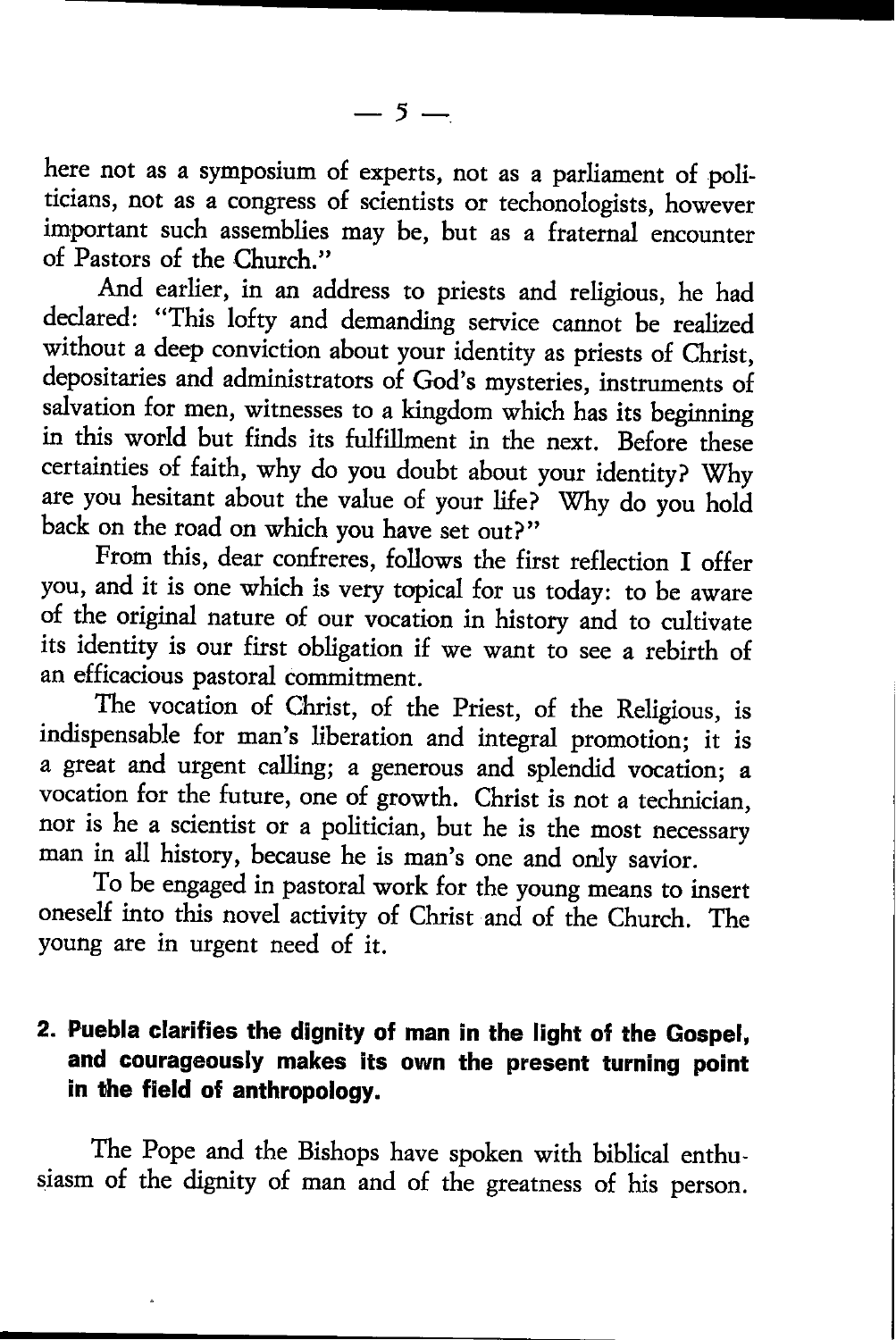The new episcopal document criticizes the two strongest and mutually opposed secularistic movements which permeate today's society, Capitalism and Marxism, based on an anthropocentric philosophy which excludes God and denies any radical cultural or social influence to religion.

No one knows better or gives deeper understanding to the digniry of man than Jesus Christ, God and man.

And so the Latin-American Bishops tell us that there exists an objective and genuine Christian anthropology, centered on man, "the image of God", which is proposed in faith and illumined by the teaching of the Church and especially her "Social Teaching". The rich doctrinal patrimony of this teaching must become known to believers and form ever more explicitly a part of the daily message of evangelization.

The Pope and the Bishops of Puebla insisted on the urgent need for a new in-depth study of the Church's Social Teaching, in which "the Church expresses that which she possesses as her very own: a global vision of man and of humanity" (PP No. 13). This teaching admits of consultation with and enrichment by the ideologies in respect of the positive part of their content, but in turn makes a critical assessment of them and of their relative importance. Neither the Gospel, nor the doctrine and social Teaching which stem from it, are ideologies. On the contrary, for the latter they represent a powerful source which questions their limits and challenges their ambiguity. The ever fresh Gospel message must be continually clarified and defended in the face of attempts to convert it to an ideology" (Puebla, Nos. 399-400).

And there you have a second conclusion of particular value for us: to give objective importance to the Social Teaching of the Church, to study it more deeply and pass it on to others, so as to be in line with the Church at the present day and evangelically efficient in our mission for the young.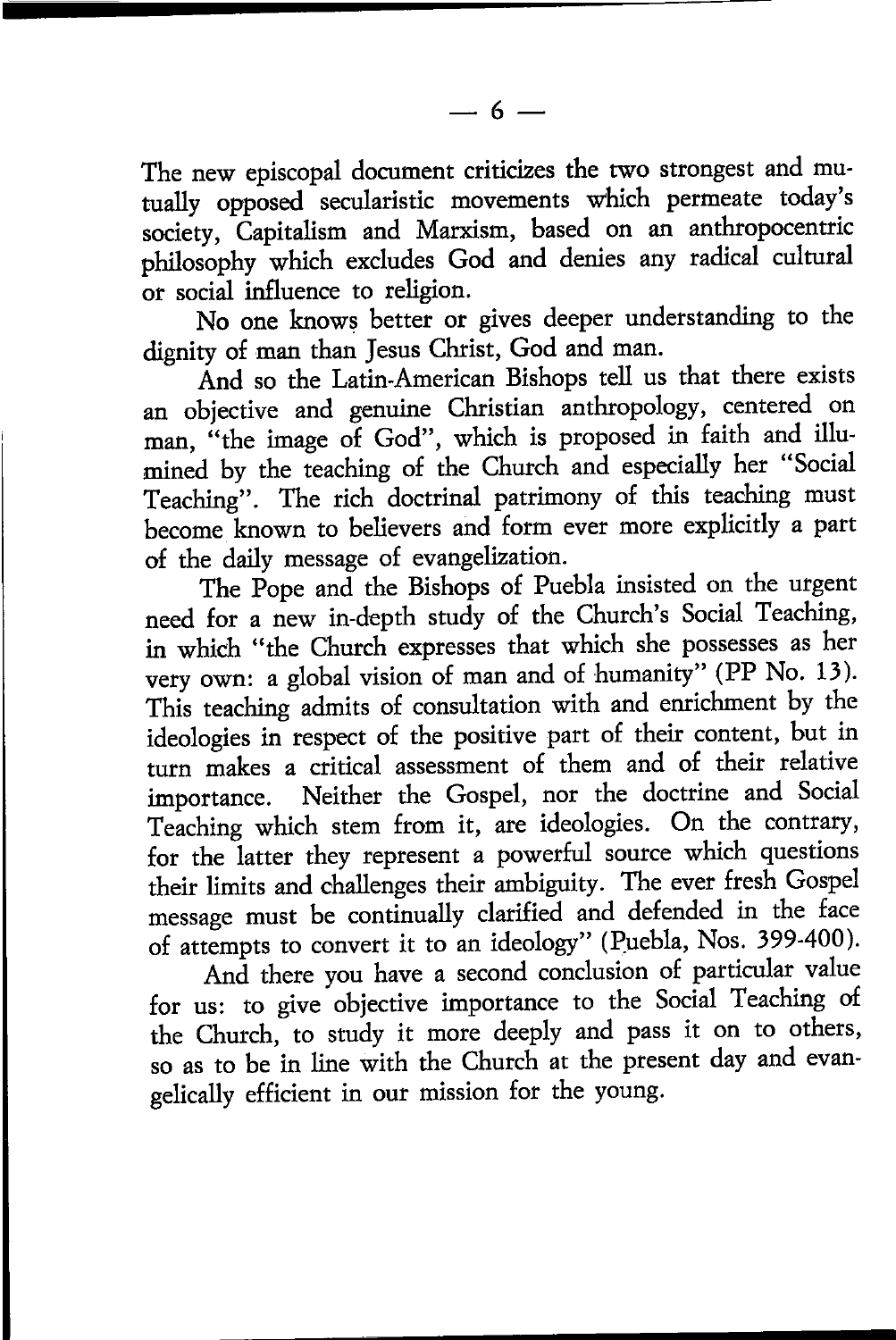# 3. Puebla makes a characteristic appeal to the Gontinent to involve local culture in the plan of pastoral activity.

This impottant decision stems from the authoritative indication given in the Exhortation Evangelii Nuntiandi in which the late Pope Paul VI called for the evangelization of man's culture and cultures (EN No. 20). To this end the Puebla document presents a tenewed and vitally historical concept of culture in the precise sense given to the term in Gaudium et Spes. And the development of the whole Chapter on Evangelization is centered on culture; it will be of help in pastoral work in overcoming the drarnatic separation between Gospel and culture. The text underlines the intimate bond that exists between Latin-American culture and the religious ideas of the common people, and in general between culture and religion.

It is interesting to note that more recently, even though at a different level, the Holy Father insisted on this intimate linkage. The Rector of the Catholic Faculties at Lyons reminded me of it a few days ago. Speaking to those in charge of the Catholic Universities of Europe the Pope insisted on the serious obligation of Pastors "to evangelize fully and in a lasting manner the vast world of culture", reminding them that the Church has always given special importance to the connection between intelligence and pastoral activity, 'pastorale dell'intelligenza'.

ln this field, dear confreres, there is a changed emphasis and new presence for our mission to the young and the working classes which recalls to our minds the historical beginnings of that mission. One of Don Bosco's fundamend ideas was that of penetrating culture with religious values so as to build up a new society. Fr. Ricceri in his letter on the Salesians' "political responsibiliry" had already pointed out to us this important aspect, saying that: "Our vocation as Salesians entails a religio-cultural mission especially among poor youth and the working-class people, precisely in view of the new society... In an age of transition like ours, we should know how to rethink our vocation without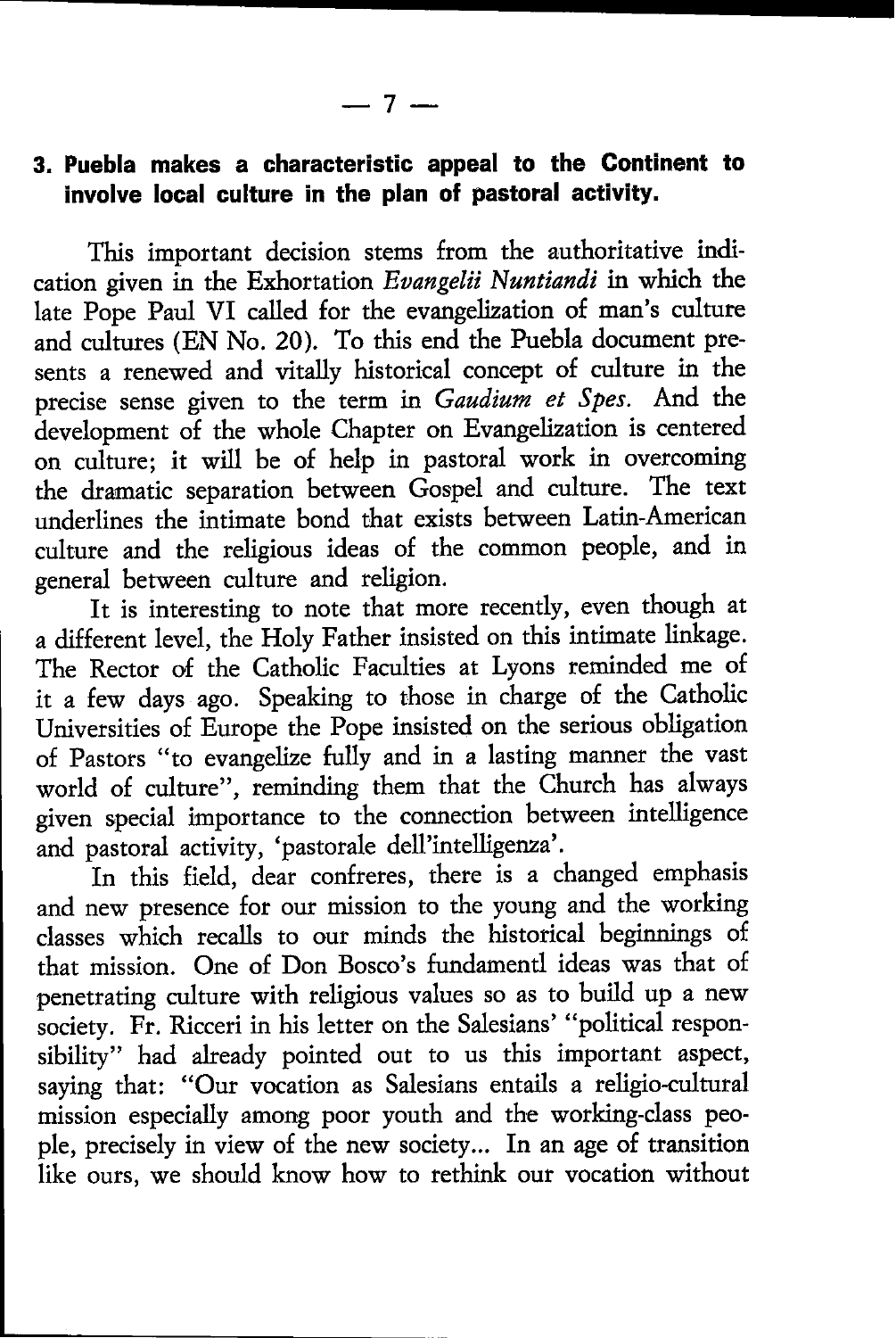betraying it. The building of a new society certainly needs politics; but to be genuinely democratic politics needs culture; and if culture does not wish to betray man, it needs religion" (ASC No. 284, Oct.-Dec., 1976, p. 19). There is an urgent need therefore on our part for a new presence in the cultural area of education to which the GC 2l has called our attention. In fact our mission is realized is an apostolic commitment to an active synthesis between the Gospel and human promotion, as a result of which "we evangelize by educating and educate by evangelizing."

And in addition Puebla gives unusual emphasis to the fact that in the cultural pluralism of Latin America, the working class appear as deeply impregnated with a Christian religious feeling and with Catholic wisdom and teaching. For this reason it insists on a kind of evangelization which makes piety and the religion of the conunon people one of the most concrete aims of pastoral renewal.

Here again we can see a practical indication of one of the characteristic dimensions of our task as renewed evangelizers, that is, in its sacramental, Marian and devotional aspects.

#### 4. Finally, Puebla makes a clear option for the young.

This is one of the great ecclesial preferences in favor of the Latin-American continent. It is an explicit choice of pastoral renewal on account of which the Church means to show a particular trust in young people (Cf. EN No. 72), considering them the source of future energy, educating them to the needs and responsability of "sharing" and "communion", in a spiritual climate of hope and joy. They must themselves become proragonists in the evangelization of youth.

"Sharing and communion" form the live wire, theologically profound and in harmony with the signs of the times, carrying the indications and directives of Puebla; their application to the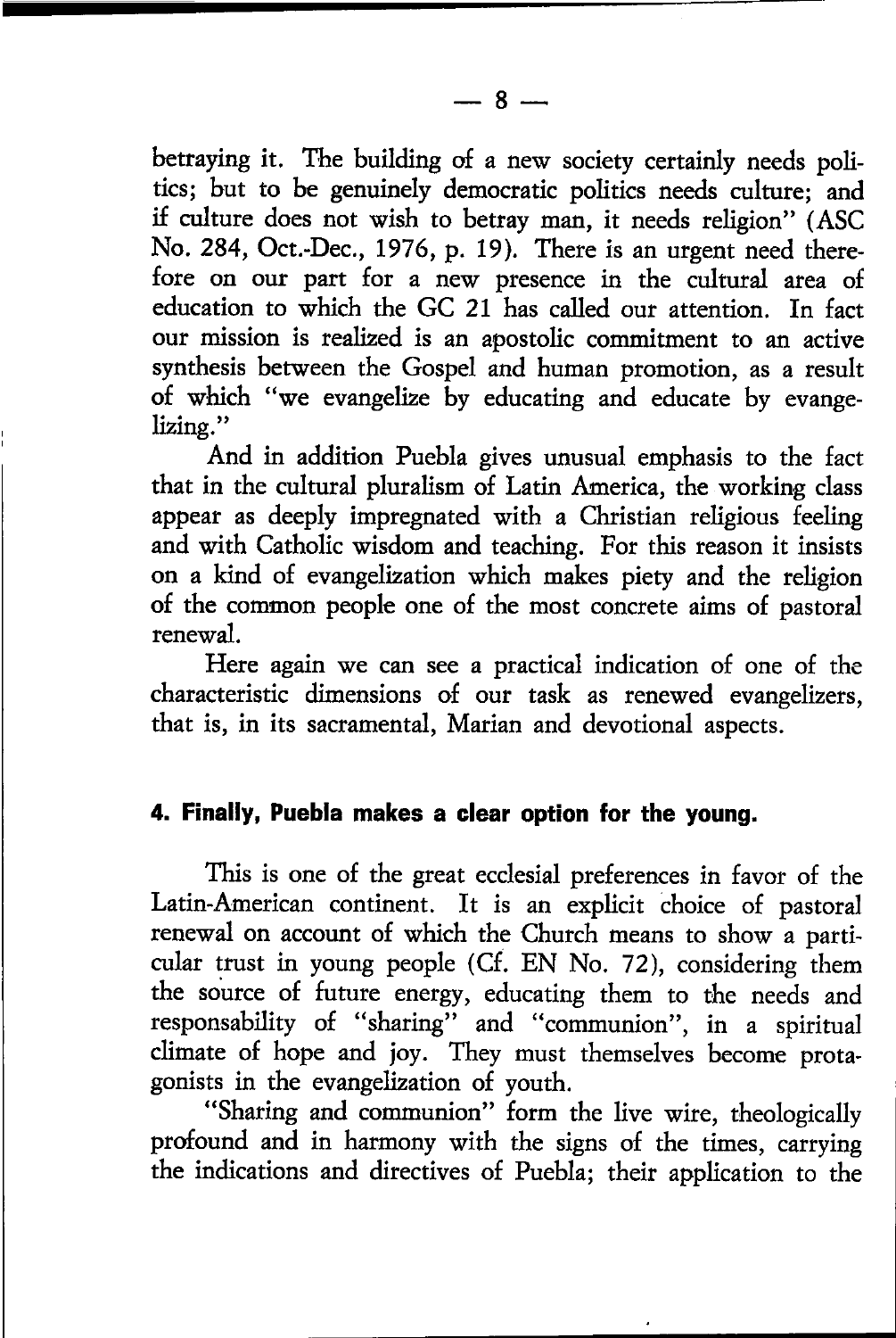field of youth must characterize renewal in pastoral action in this sector.

And it is particularly gratifying to add that the othet Puebla option, for the poor-even though it be preferential and not exclusive-must necessarily have repercussions on the kind of youth to which preference should be given; priority will be accorded to our own characteristic sector, the youth of the working classes and those most in need. This urgency of concentrating pastoral wotk on the poor had already been proclaimed at Medellin, but was powerfully renewed by the Pope in Mexico and the Bishops at Puebla "because the vast majority of our brothers continue to live in poverty and even misery which is worse now than ever" (Puebla No. 917).

In other words, choice of the poor-with its implied task of overcoming injustice- lived and developed according to Gospel principles, constitues a strategic position from which to find an alternative society to the two present materialism which brandish their respective historically-based plans as the only two horns of an insoluble dilemma.

It would take too long, dear confreres, to set out here all the rich contents and daring of this choice of the poor made by the Bishops at Puebla. A careful reading of the documents with this in mind will help us to a more realistic application of our GC 21; it will strengthen our faith in the great Gospel intuitions of Don Bosco, and it will throw light on the steps we must take to bring about a genuine conversion in our pastoral action.

May the Lord help us first to reflect and then to take action.

And I would like to add a final remark before concluding.

The Puebla assembly began its work on Saturday, January 27, in the great Sanctuary of Our Lady of Guagalupe; it proceeded with its work under the explicit and uniterrupted invocation and protection of Mary, and it ended with the official depositing of the Bishops' document at the feet of the statue of the Patroness of Latin America by the President, Cardinal Sebastian Baggio, at